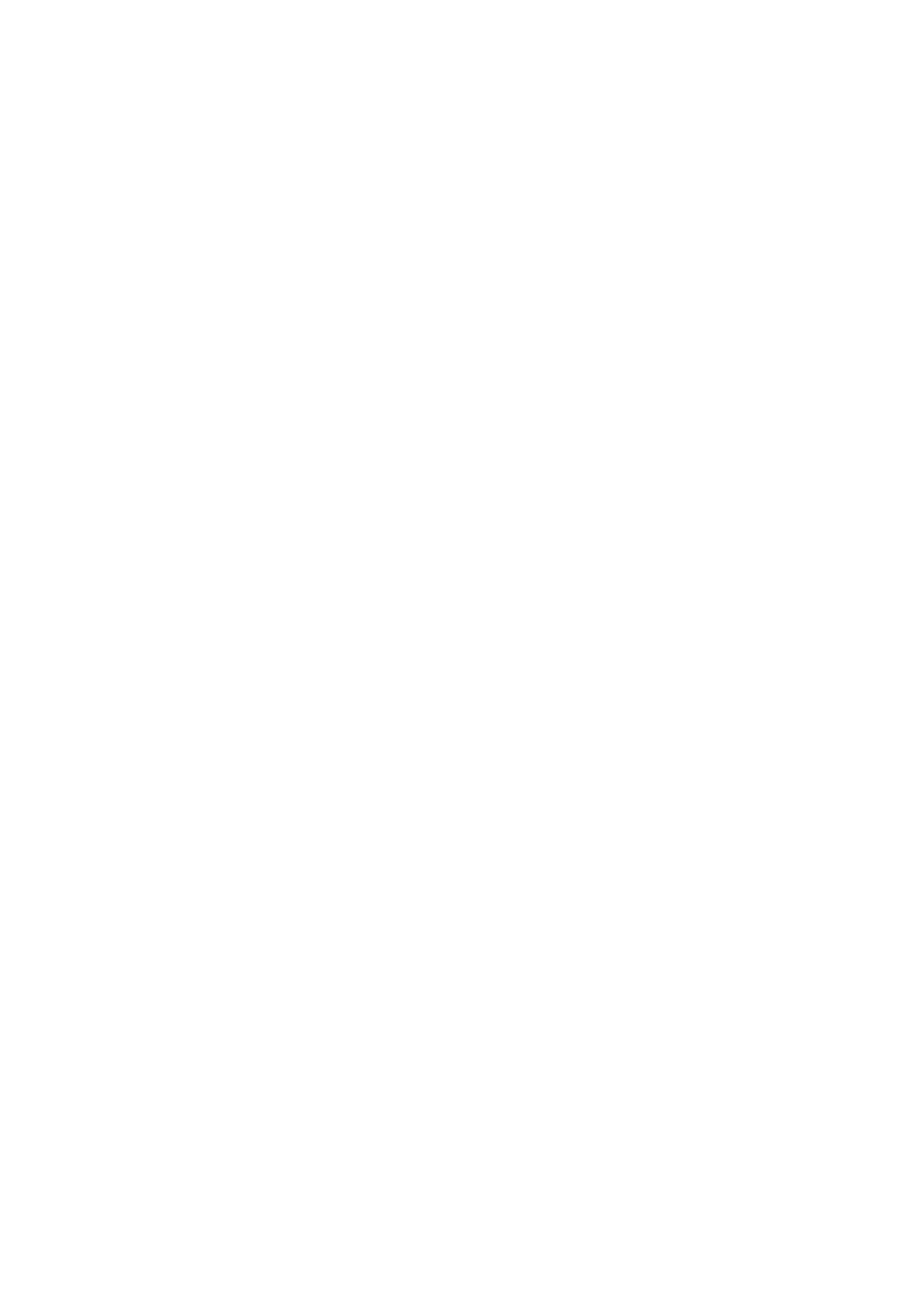

**Australian Government** 

**Rural Industries Research and Development Corporation** 

# **An R&D Strategy for the Australian Pomegranate Industry**

by Jonathan Eccles

November 2009

RIRDC Publication No 09/165 RIRDC Project No. PRJ-002783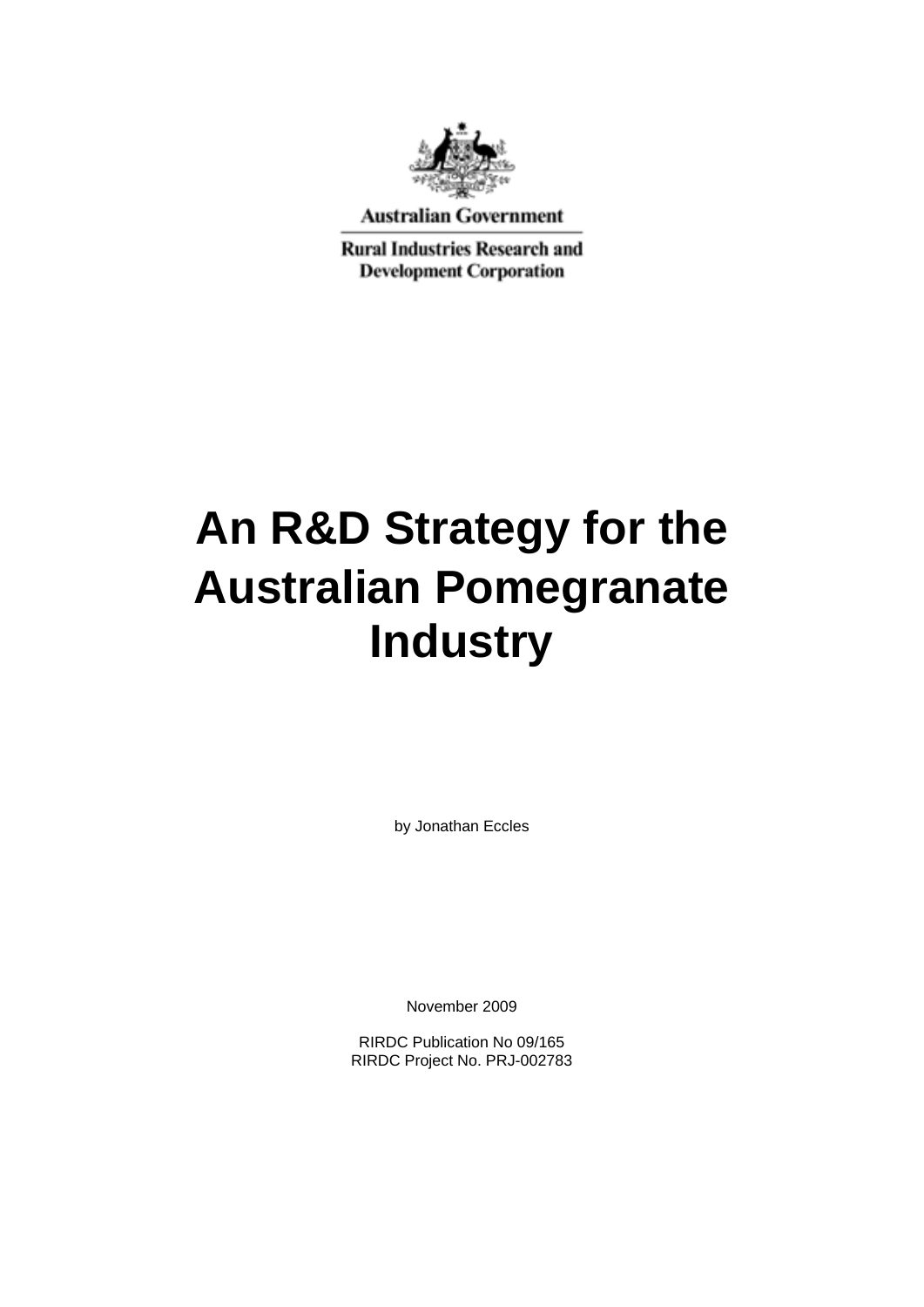© 2009 Rural Industries Research and Development Corporation. All rights reserved.

ISBN 1 74151 962 4 ISSN 1440-6845

*An R&D Strategy for the Australian Pomegranate Industry Publication No. 09/165 Project No. PRJ-002783* 

The information contained in this publication is intended for general use to assist public knowledge and discussion and to help improve the development of sustainable regions. You must not rely on any information contained in this publication without taking specialist advice relevant to your particular circumstances.

While reasonable care has been taken in preparing this publication to ensure that information is true and correct, the Commonwealth of Australia gives no assurance as to the accuracy of any information in this publication.

The Commonwealth of Australia, the Rural Industries Research and Development Corporation (RIRDC), the authors or contributors expressly disclaim, to the maximum extent permitted by law, all responsibility and liability to any person, arising directly or indirectly from any act or omission, or for any consequences of any such act or omission, made in reliance on the contents of this publication, whether or not caused by any negligence on the part of the Commonwealth of Australia, RIRDC, the authors or contributors.

The Commonwealth of Australia does not necessarily endorse the views in this publication.

This publication is copyright. Apart from any use as permitted under the *Copyright Act 1968*, all other rights are reserved. However, wide dissemination is encouraged. Requests and inquiries concerning reproduction and rights should be addressed to the RIRDC Publications Manager on phone 02 6271 4165.

#### **Researcher Contact Details**

Jonathan Eccles PO Box 255 Ourimbah NSW 2258 Australia:

Phone: +61 437 521 786 Fax: +612 4362 1538 Email: [jonathan@eccles.com.au](mailto:jonathan@eccles.com.au)

In submitting this report, the researcher has agreed to RIRDC publishing this material in its edited form.

#### **RIRDC Contact Details**

Rural Industries Research and Development Corporation Level 2, 15 National Circuit BARTON ACT 2600

PO Box 4776 KINGSTON ACT 2604

Phone: 02 6271 4100 Fax: 02 6271 4199 Email: rirdc@rirdc.gov.au.<br>Web: http://www.rirdc.gov http://www.rirdc.gov.au

Electronically published by RIRDC in November 2009 Print-on-demand by Union Offset Printing, Canberra at [www.rirdc.gov.au](http://www.rirdc.gov.au/) or phone 1300 634 313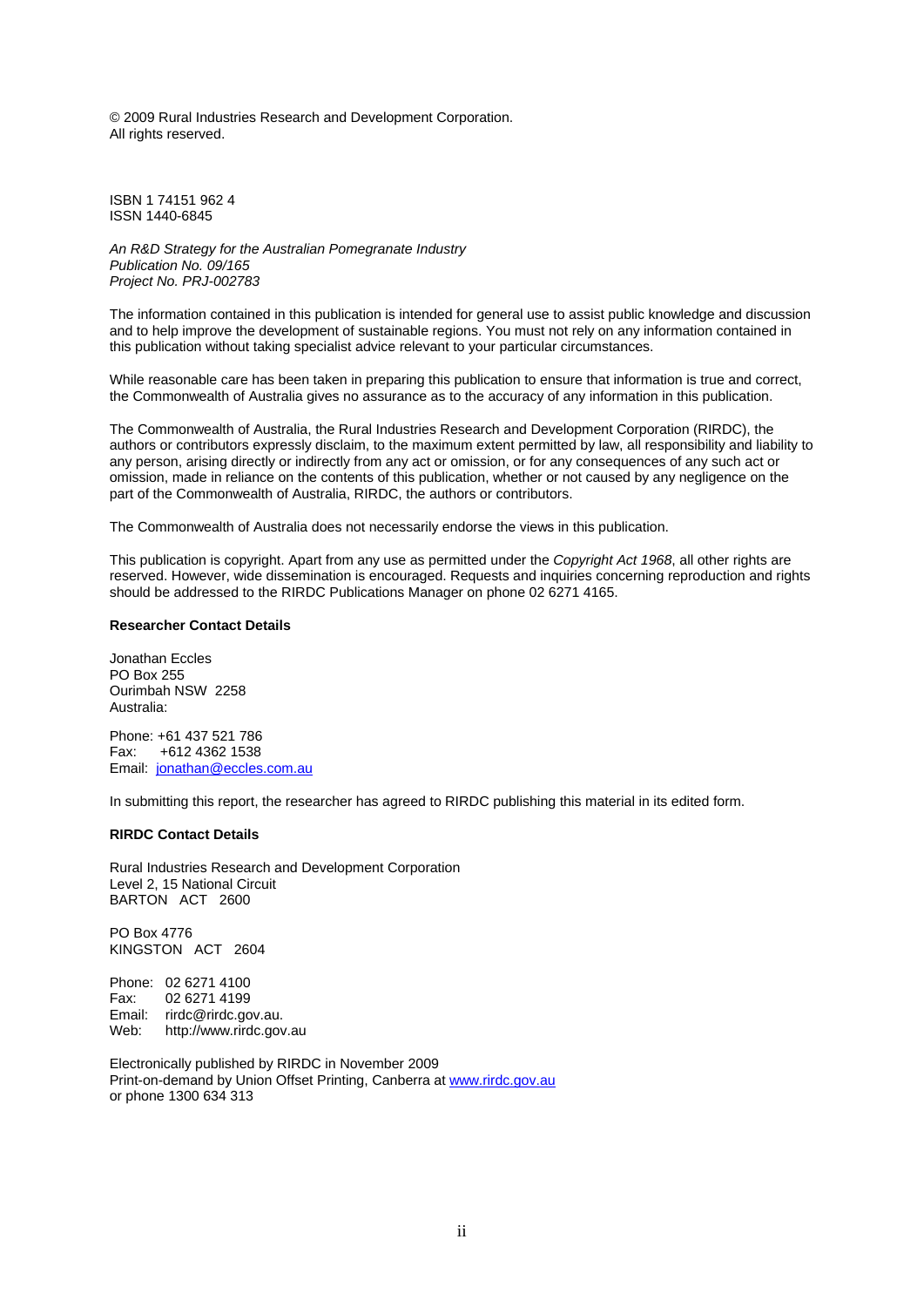## <span id="page-4-0"></span>**Foreword**

The Rural Industries Research and Development Corporation (RIRDC) has identified pomegranates as a potential new crop for Australia, and has been working with current and potential participants to plan its development.

A strategic planning workshop to explore the potential future of this industry was held in Sydney on 27 November 2008.

Outcomes from that workshop, a previous industry analysis by Colin Lye and subsequent considerations by both industry and the research community have identified priority areas for research and development. This will help ensure the sensible investment of research funds in the most efficient and effective manner to maximise outcomes for the industry.

The process identified the following as the top three areas worthy of further investigation:

- The development of grower networks
- The creation of a better understanding of world markets and identification of market opportunities and niches
- The development of standard quality specifications.

This project was funded from RIRDC core funds which are provided by the Australian Government.

This report is an addition to RIRDC's diverse range of over 1900 research publications. It forms part of our New Plant Products R&D program which aims to facilitate the development of new rural industries based on plants or plant products that have commercial potential for Australia.

Most of RIRDC's publications are available for viewing, downloading or purchasing online at [www.rirdc.gov.au](http://www.rirdc.gov.au/). Purchases can also be made by phoning 1300 634 313.

**Peter O'Brien**  Managing Director Rural Industries Research and Development Corporation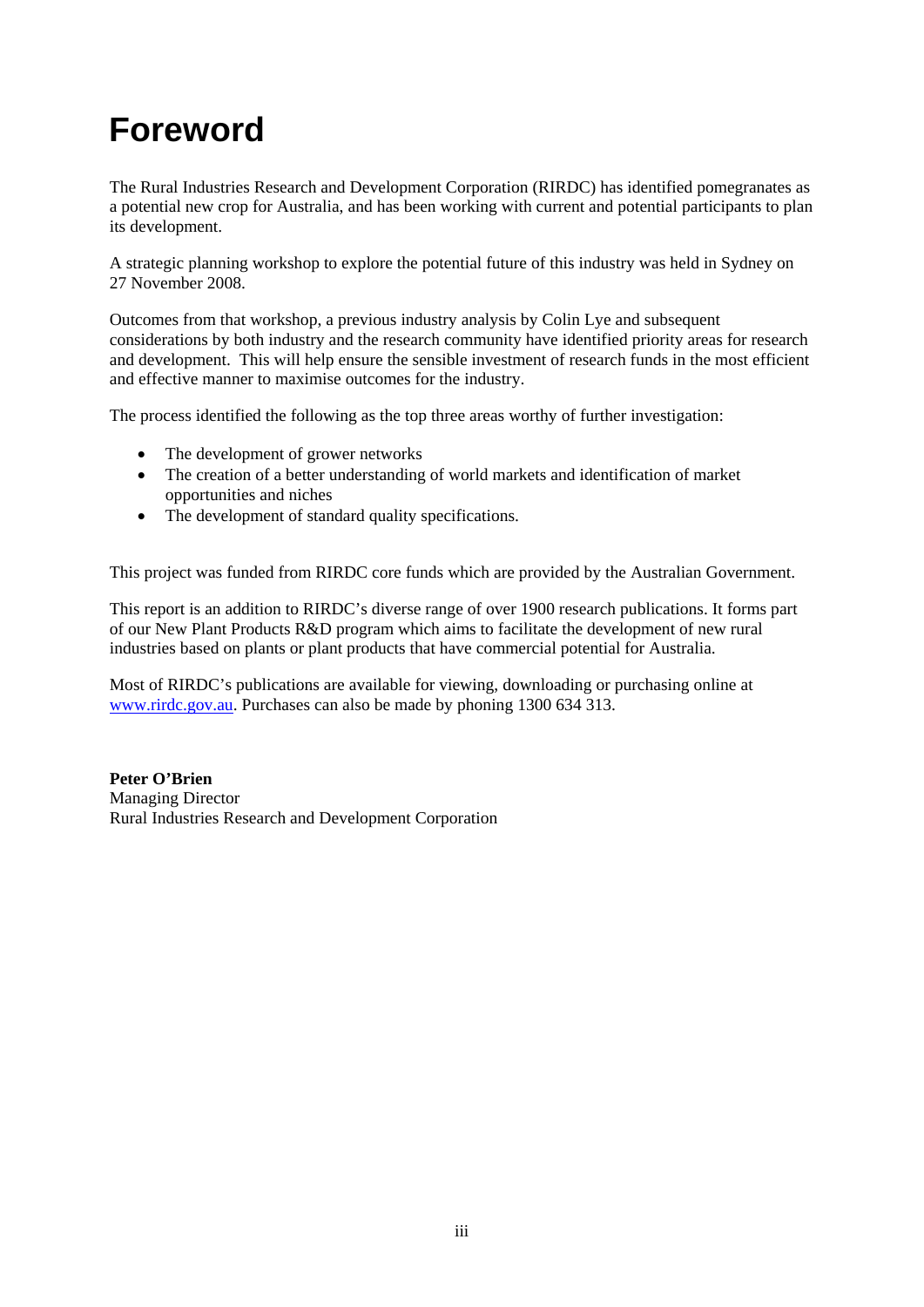# **Contents**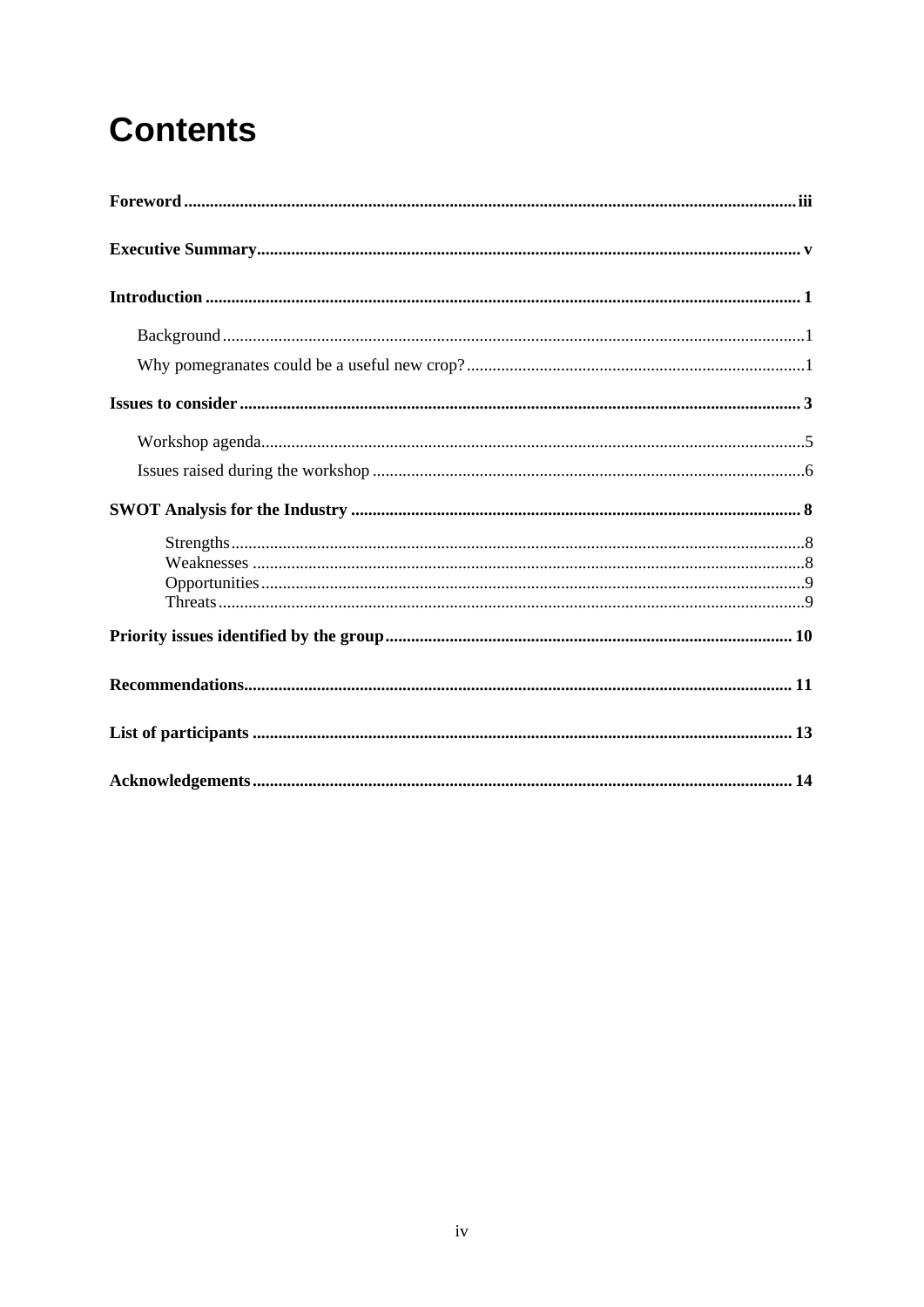### <span id="page-6-0"></span>**Executive Summary**

#### **What the report is about**

The Rural Industries Research and Development Corporation (RIRDC) has identified pomegranates as a potential new crop for Australia. This report presents a summary of the outcomes from a workshop, funded by RIRDC, to identify priority R&D issues for the pomegranate industry.

#### **Who is the report targeted at?**

This report will be useful for growers, researchers and processors interested in investigating the feasibility of establishing a pomegranate industry I Australia.

#### **Background**

With a wide range of suitable environments, counter seasonality to major producing countries in the northern hemisphere and good horticultural expertise in production and marketing, Australia is ideally placed to grow pomegranates.

While pomegranates have been grown in Australia for many years, it has always been considered a non commercial crop. There is no organised industry but there are several large commercial developments taking place. Fresh fruit is able to be imported from the United States of America as quarantine restricts access from other countries. Retail ready juice products are also imported as well as frozen concentrate for reconstituting with other juices.

Pomegranates have become a popular fruit world wide due to increasing awareness of the health benefits of the fruit. While there are opportunities for developing pomegranates in Australia, it is important that overly optimistic projections for growth are tempered with the reality of external competition from the rapidly developing world market which includes some very low-cost producers.

#### **Aims and objectives**

The workshop aimed to answer the following questions:

- Is this an industry worth developing in Australia?
- What are the industry research and development needs?
- What are the realistic market potential and opportunities for Australian producers in pomegranate processing, fresh fruit, juicing, aril extraction, exporting, and organic production?
- With commercial development already taking place, what are suitable areas of research and development where RIRDC could assist the industry?

#### **Methods used**

The participants discussed the national and international environment applying to this industry as it tries to establish in Australia. They undertook an evaluation of the industry's strengths, weaknesses, opportunities and threats, and discussed priorities for taking the industry forward.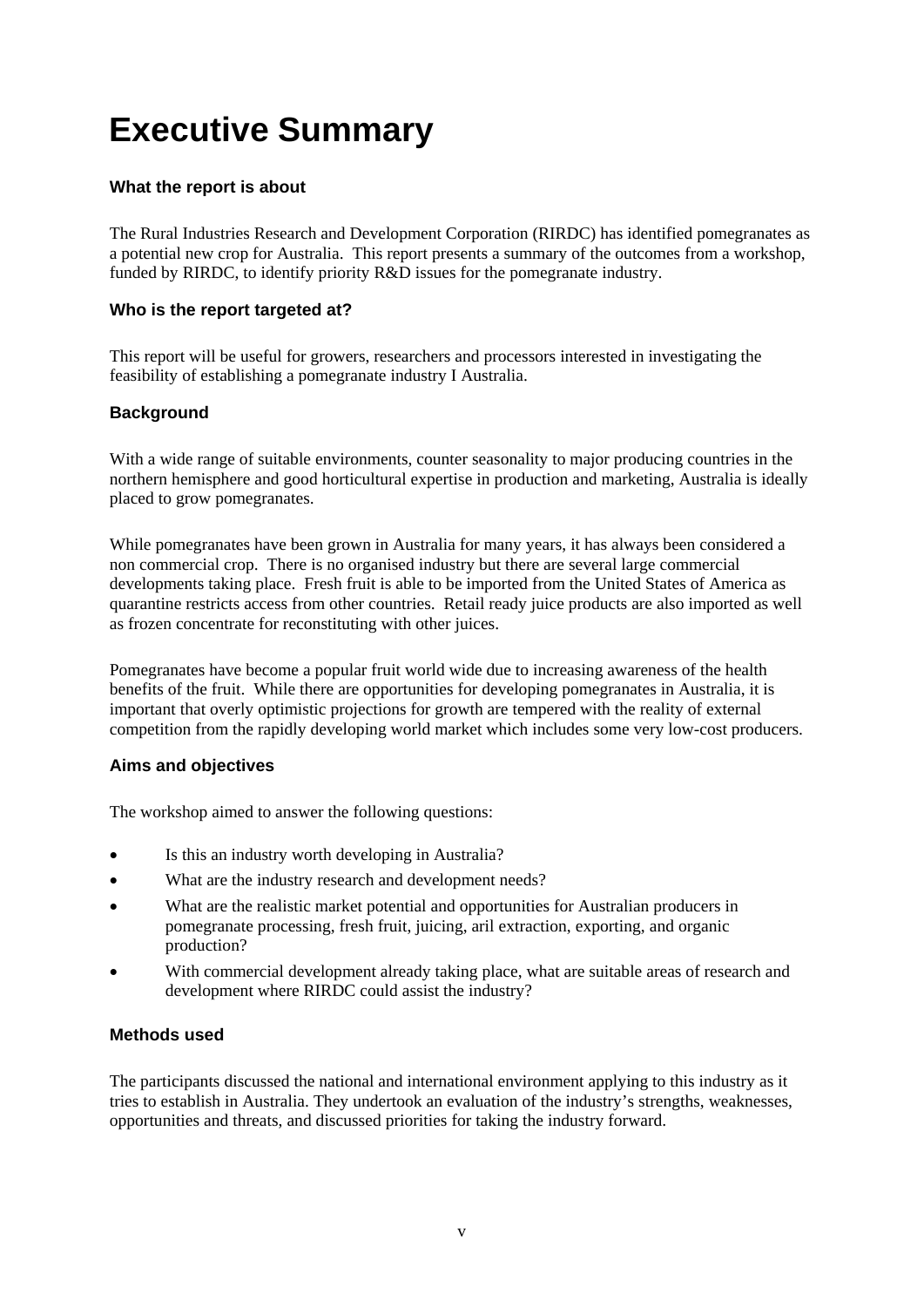#### **Results and Recommendations**

While a number of other research and development areas were identified at the workshop, it was agreed that the three with the highest priority were:

- 1. Development of grower networks
- 2. Creation of a better understanding of world markets and identify market opportunities and niches
- 3. Development of standard quality specifications.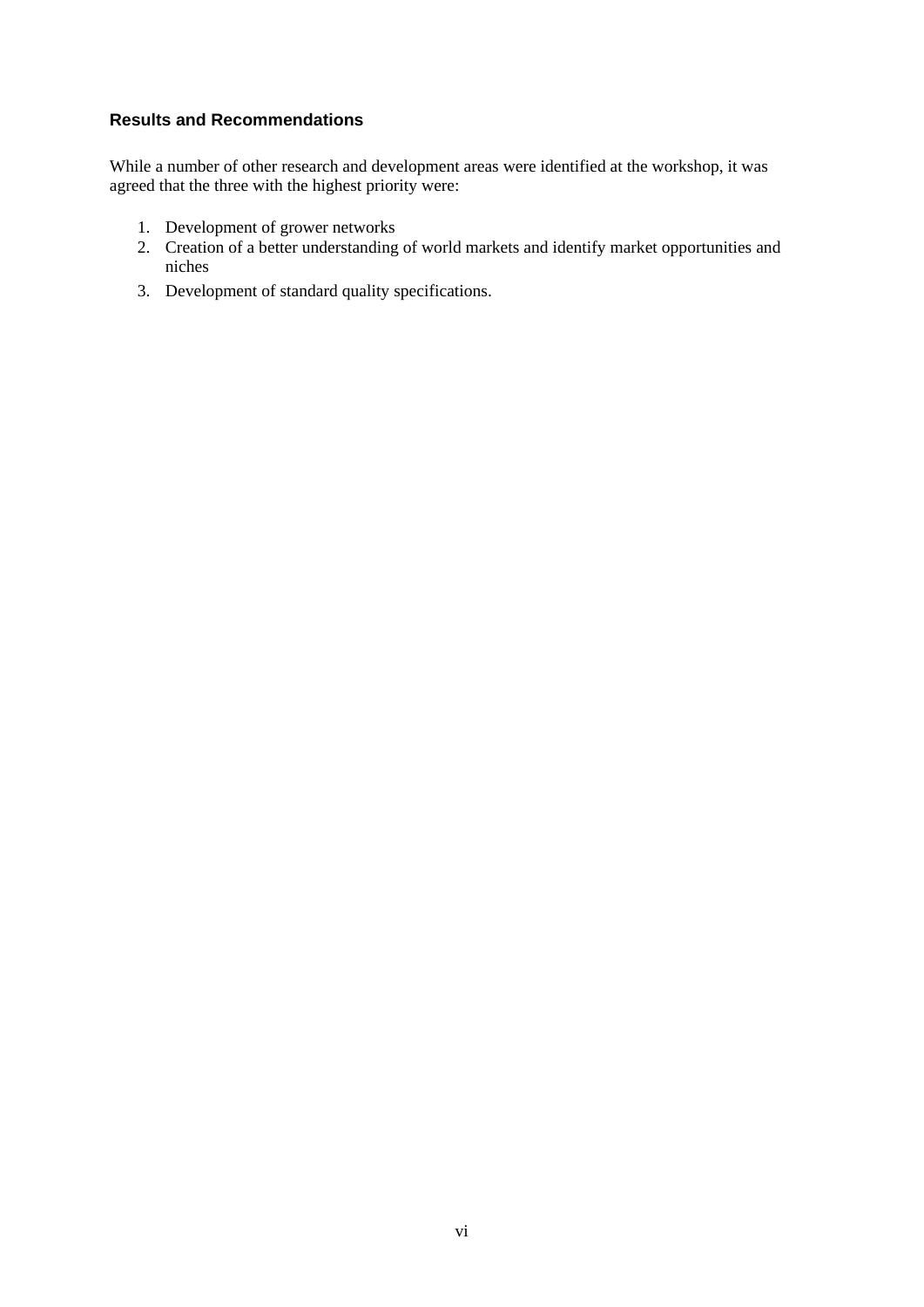### <span id="page-8-0"></span>**Introduction**

RIRDC's New Plant Products research program has as its objective: *To facilitate the development of new industries based on plants or plant products that have commercial potential for Australia*.

RIRDC has identified pomegranates as a potential 'new' crop for Australia. Before investing in any research and development involving pomegranates, RIRDC had decided to hold a strategic planning workshop to identify priority issues and areas for RIRDC investment.

#### **Background**

Pomegranates have been grown in Australia for many years. However, the market has been extremely small with little consumer demand. Plantings were based on seedlings and fruit quality and productivity varied greatly.

Consumers have become more aware of the relationship of good health and food intake, especially from naturally derived foods such as fruits and vegetables. These foods are often referred to as functional foods; foods which not only taste good but are known for their health and wellbeing benefits. The pomegranate fruit which is renowned for its health benefits has become very popular world wide over the last five years.

Pomegranates are grown in several countries. The largest plantings are to be found in India (90,000ha), Iran (50,000ha), Turkey (8,000ha), USA (6,000ha) and Spain (3,000ha). New plantings are increasing rapidly in these countries to meet the world wide demand. South Africa is now also developing an industry.

While no figures are available in Australia, it is estimated that nearly 250ha are currently grown with

a similar projected area for new plantings. The harvest season is March to September although in some areas, rain and frost will stop harvest past late May. New plantings in northern regions could provide Australia with all year round harvest.

About 700t of Californian fruit are imported during October to March for fresh marketing. This is sourced mainly from POM Wonderful, the largest producer and marketer of pomegranates in the United States. Small amounts are also exported from other companies such as Simeon Fruits.

**LANATES** 

Development of the Australian market appears to

be slow but could well take off once consumers become familiar with pomegranate products and the health benefits they offer.

#### **Why pomegranates could be a useful new crop?**

*Meeting growing consumer demand for health products:* 

Pomegranate juice is high in three different types of polyphenols, a potent form of antioxidants. The three types - tannins, anthocyanins, and ellagic acid - are present in many fruits, but pomegranate juice contains particularly high amounts of all three. As antioxidants, they are credited with helping in the prevention of various cancers and heart disease.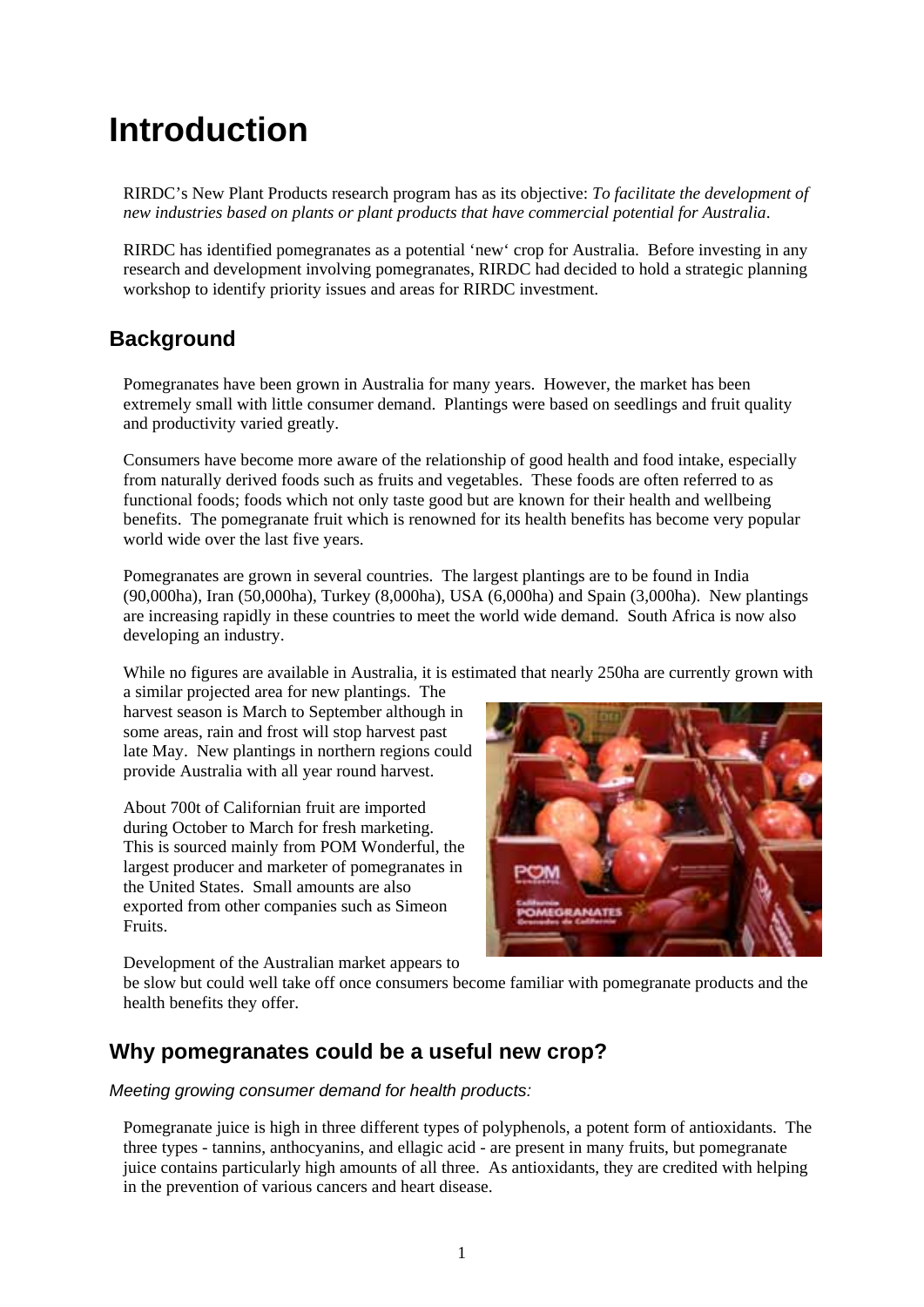#### *Adaptable to a wide range of climates:*

With no need for winter chilling, pomegranates grow well in environments suitable for citrus, olives nd vines. They generally are unsuitable for subtropical regions where rain at harvest can split the fruit. However, there are sub tropical varieties such as Ganesh or Bhagwa that could possibly tolerate some rain at harvest.

#### *Production:*

They are adaptable to wide range of soil types and require less water than many other horticultural crops such as citrus and almonds. Pomegranates also have good tolerance to slightly saline water (less than E.C. 4.0).

The pomegranate grows into a large shrub, reaching 6 -10m tall and has a tendency to sucker. The fruit can vary from 6-12cm diameter and has a tough, leathery skin. The interior is separated by membranous walls and white spongy tissue into compartments containing transparent sacs (arils) filled with a tart, fleshy juice. In each aril, there is one seed.

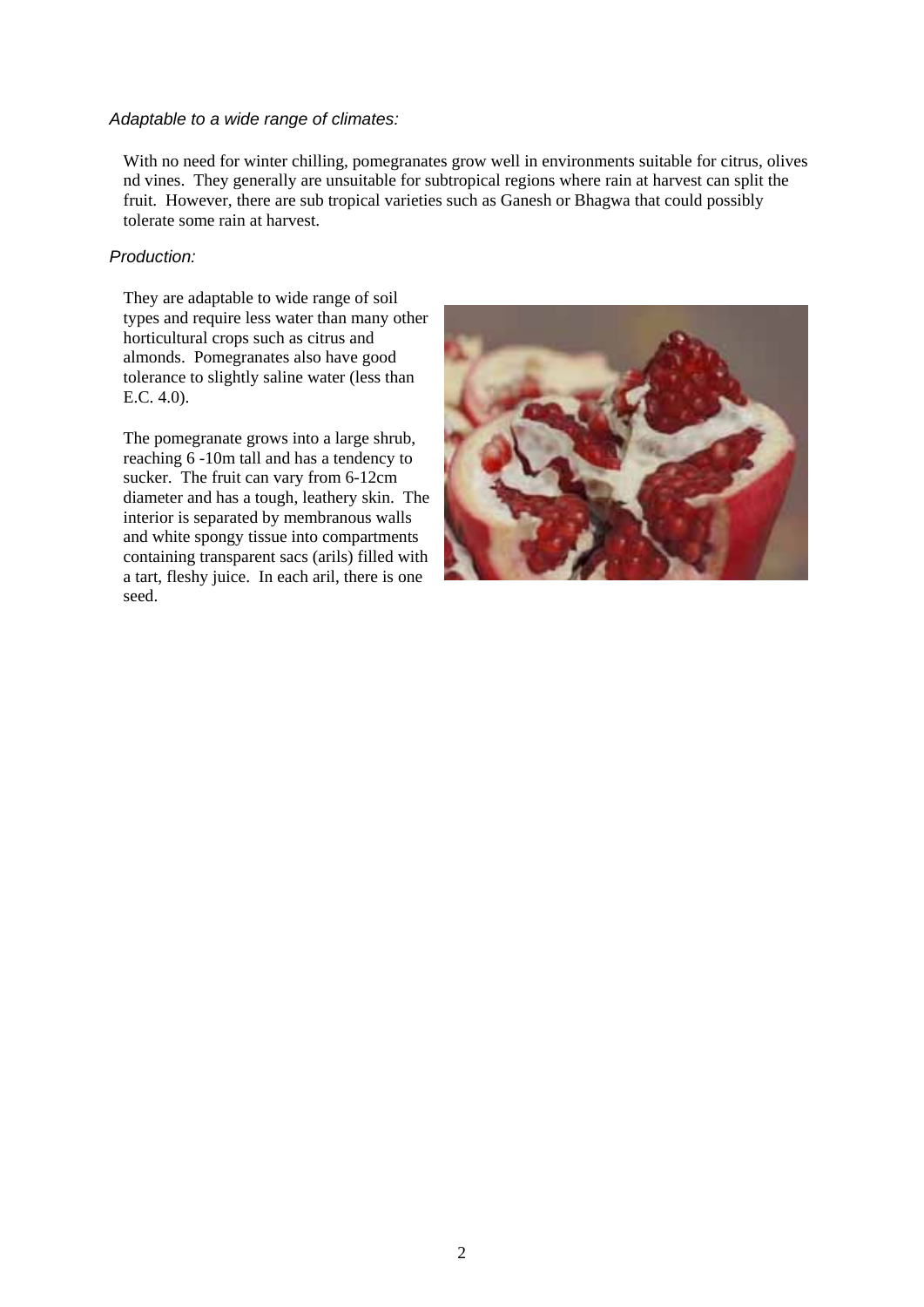### <span id="page-10-0"></span>**Issues to consider**

While there are opportunities for developing pomegranates in Australia, it is important that overly optimistic projections for growth are tempered with the reality of the rapidly developing world market and production from low cost producers.

#### *RIRDC involvement with the industry*

As a 'new crop' for Australia, the pomegranate falls into RIRDC's category of New Plant Products. While pomegranates have been grown in Australia for many years, there has been no serious commercial production until recently. The impediments to its development as a commercial crop have been the lack of good varieties and low consumer demand. This is likely to change with new high yielding and better quality varieties and increasing market awareness of health foods driving consumer demand.

Commercial development is already taking place and plantings are set to increase. Some pomegranate enterprises are involved in their own research and development, adapting overseas production technology and developing varieties and markets. The industry will be keen to ensure that any investment in research and development is directed towards issues that have not yet been addressed. To achieve this, the industry needs to develop a leadership group that not only can be a point of contact for RIRDC when assessing relevant research applications but would ensure that any future publicly-funded research addresses new areas that benefit both existing and new participants the industry.

#### *Processing*

The market has not only developed for fresh fruit but pomegranate juice is becoming a popular 'health' drink. Processing into juice also means that pomegranates become a world traded commodity, in the way orange juice has become as a frozen concentrate. Australian production would therefore need to be either competitive or develop niche markets to be viable.

Value adding of the fruit such as removing the arils for ready to eat would encourage consumption. Hand labour would be too costly but mechanical extractors have been designed with varying success. Hand extracting of arils is done in India where labour is relatively cheap.

#### *Export and quarantine*

Australia is recognised as having Queensland and Mediterranean fruit fly species. These pests have required quarantine protocols to be developed and accepted by importing countries such as New Zealand, Japan and many other Asian countries.

Pomegranates are a recognised host of fruit fly so any export market initiatives will be limited to only those importing countries which are not concerned with these pests. However, the more affluent markets which are likely to be demanding fresh pomegranates are those countries which require stringent fruit fly disinfestation protocols to be in place.

The development of disinfestation or area freedom protocols is generally beyond the resources of individual businesses. Market access for other fruit has been supported by public funds as the outcomes of such research have wider industry benefits.

While Australia could be considered counter-seasonal with major northern hemisphere producers, we are not a low cost producer. While cheap labour is available in India and Iran, fruit from these countries is highly variable in quality. South Africa will be a major competitor once new plantings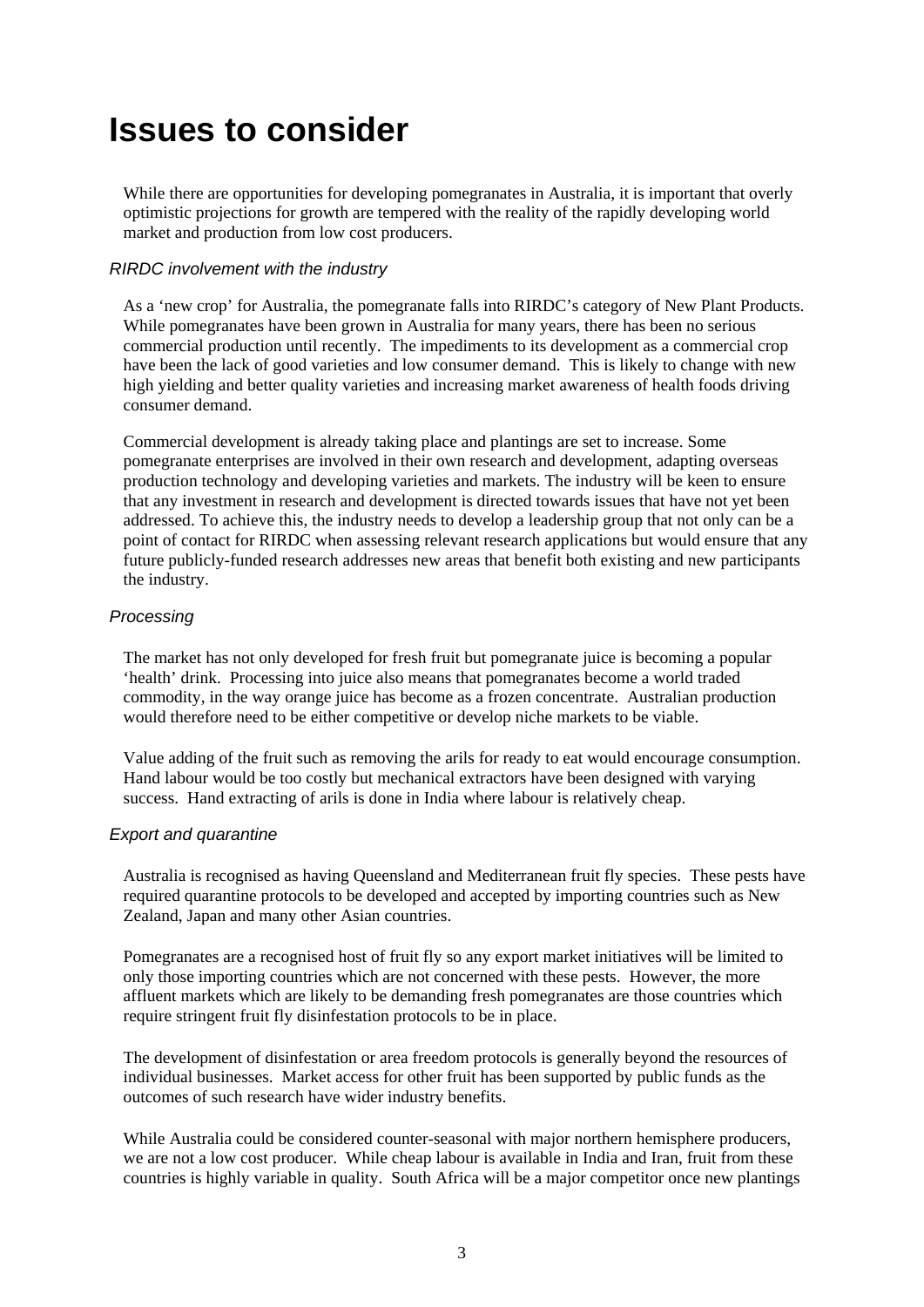bear fruit and their cost of labour is significantly less. Also, to achieve reasonable volumes that any export market requires, enterprises may need to have the necessary critical mass to meet demand.

Pomegranates do have a considerable storage life when using best practice postharvest procedures. This could work in Australia's favour as the product can be shipped to overseas markets using shipping freight rather than air.



Pomegranates contain red arils that are heavy with juice. Inside each aril is a tiny edible seed that provides valuable fibre and can be eaten along with the aril. Oil can also be extracted. The w hite membrane that surrounds the arils is bitter and not recommended for consumption.

*Some questions that were asked at this workshop*:

- Is this an industry worth developing in Australia?
- What are the industry research and development needs?
- What are the realistic market potential and opportunities for Australian producers in pomegranate processing, fresh fruit, juicing, aril extraction, exporting, and organic production?
- With commercial development already taking place, what are suitable areas of research and development that RIRDC should invest?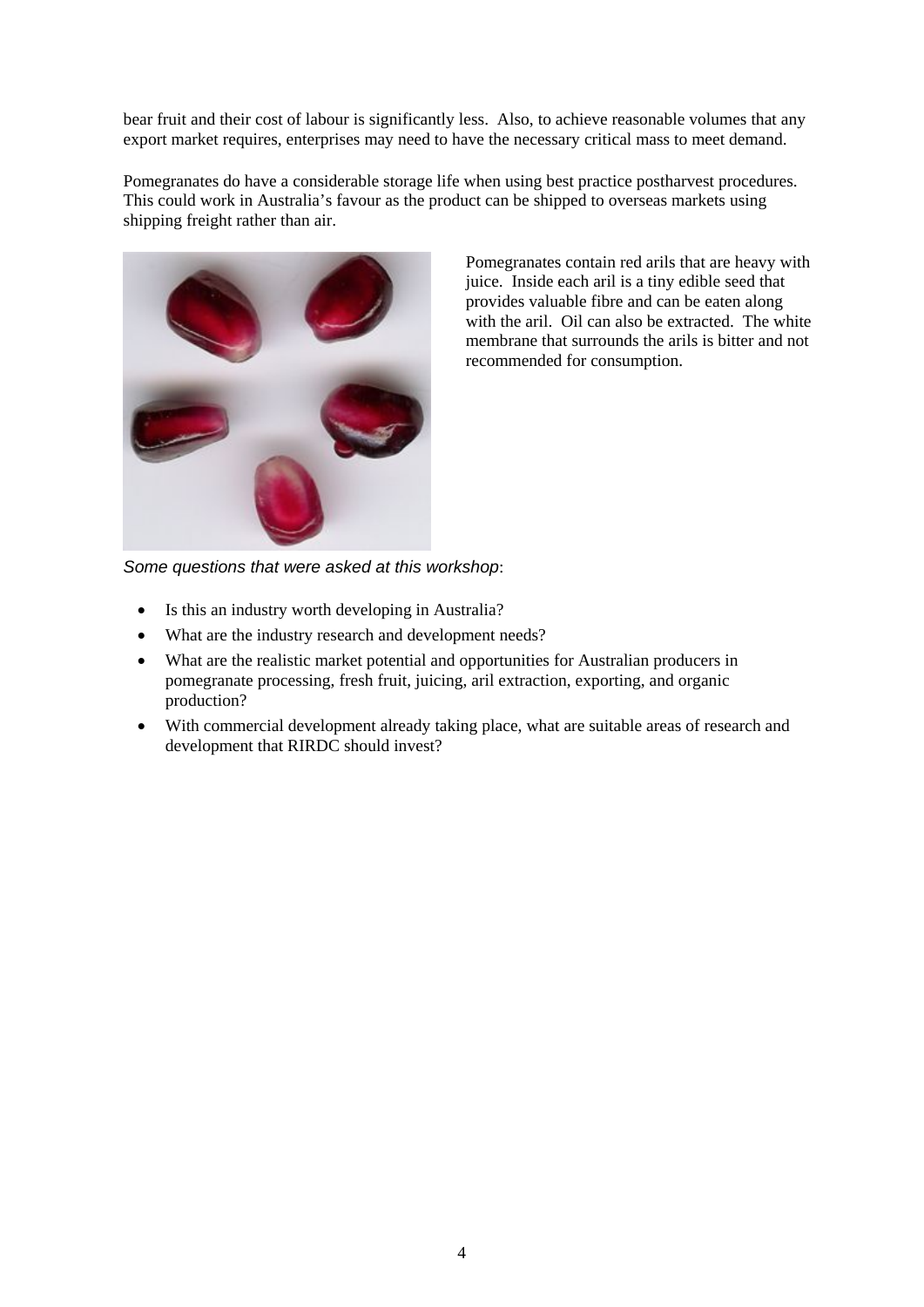### <span id="page-12-0"></span>**Workshop agenda**

| 1. | Welcome and introductions                                                 | Facilitator: Richard de Vos                                                                              |
|----|---------------------------------------------------------------------------|----------------------------------------------------------------------------------------------------------|
| 2. | About RIRDC - Alan Davey, Senior<br>Research Manager - New Plant Products | Role & activities of RIRDC                                                                               |
| 3. | Background                                                                | A look at what has been done so far                                                                      |
| 4. | The Current Situation                                                     | Brief summary of:                                                                                        |
|    |                                                                           | Size, structure and trends in the Australian<br>industry                                                 |
|    |                                                                           | Trends and key drivers in overseas<br>production and processing                                          |
|    |                                                                           | The latest nutritional information and<br>directions                                                     |
|    |                                                                           | Products and processing                                                                                  |
| 5. | The Australian industry - A SWOT<br>Analysis                              | Develop an understanding of the industry's<br>Strengths, Weaknesses, Opportunities and<br><b>Threats</b> |
| 6. | To develop and grow                                                       | What might be done to support/develop the<br>Australian industry?                                        |
| 7. | How can RIRDC support?                                                    | Based on what is determined as industry<br>needs.                                                        |
| 8. | Where to next?                                                            | What needs to happen                                                                                     |
|    |                                                                           | Responsibilities                                                                                         |
|    |                                                                           | Timing                                                                                                   |
|    |                                                                           |                                                                                                          |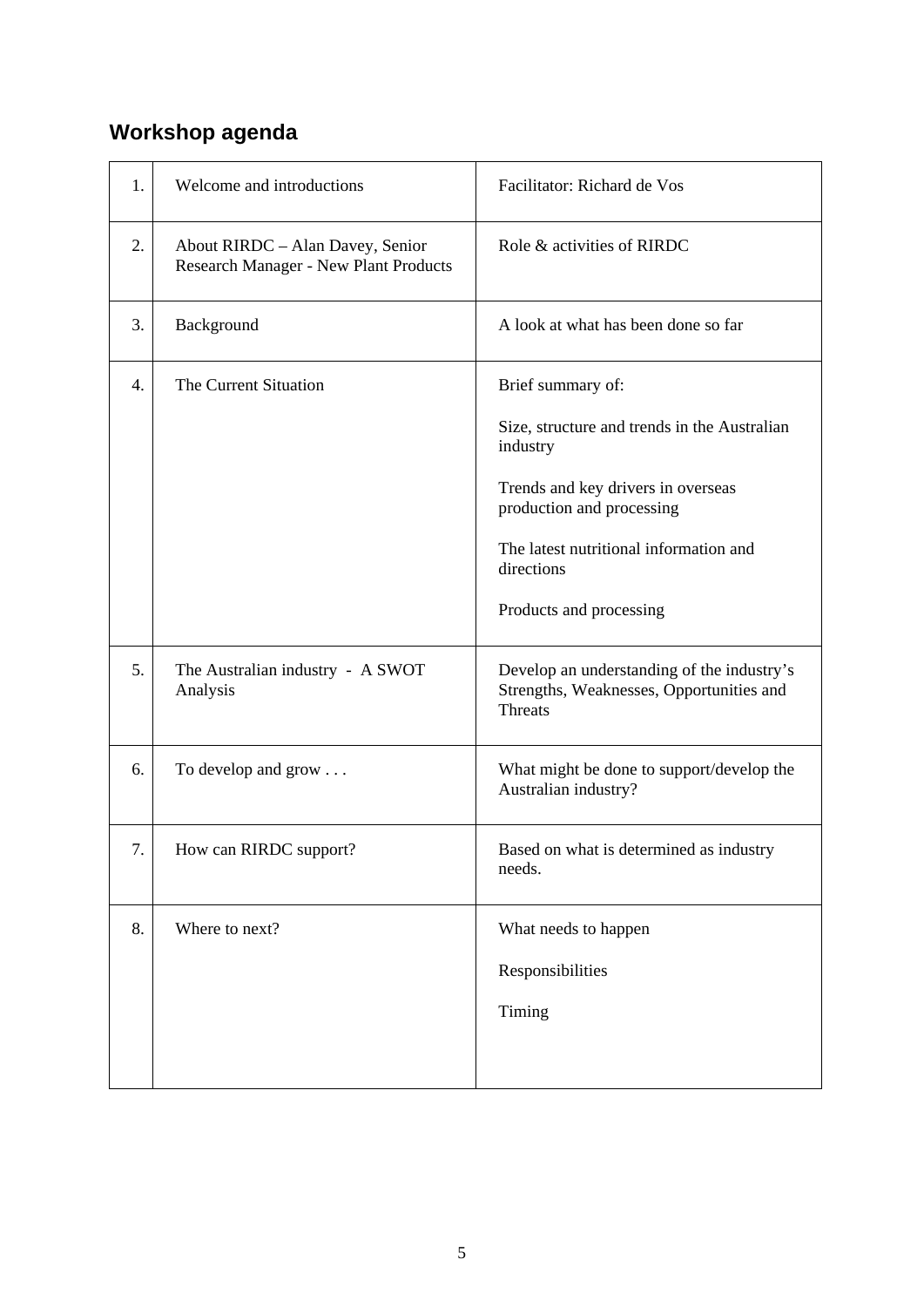### <span id="page-13-0"></span>**Issues raised during the workshop**

- There is no published research in Australia. However, there are records of results of varietal trials with the Departments of Primary Industries in New South Wales (Dareton) and South Australia (Loxton). Trials undertaken at Waikerie, South Australia over a period of years recorded yield data and made comments on fruit/juice quality. This work took place in up to mid 1990s but results are still useful and should be reviewed. Commercial businesses have been doing their own agronomic research and varietal evaluation.
- Industry is presently very fragmented with little sense of industry cohesiveness.
- The pomegranate industry has a high labour cost mainly due to the need for manual harvest. Also, several harvests are required rather than a once only pick. With no abscission layer in the stem, it makes mechanical harvesting difficult and even then, would only be considered for processing.
- Labour is the limiting issue. While the crop may tolerate poorer quality land compared to most horticultural crops, consideration needs to be given to having the other necessary infrastructure in place such as transport and a local source of labour.
- Pomegranates do not have any chilling requirement for flowering. They bear flowers indeterminately so fruit is always there. In India, there are two harvests per year.
- There are no thornless varieties. The right varieties need to match the specific market. There is a large variation in internal colour and in sweetness.
- We should make use of Australia's counter seasonality to northern hemisphere countries. There is four month window for exporting from Australia. There are no exports of Australian pomegranates at the moment.
- UK consumers swap from eating pomegranate to summer fruit in May as summer fruit comes into season and is price competitive. This is more an observation and not market researched.
- In Australia, pomegranates are sold as fresh fruit while juice is made from imported concentrate. Australian supermarkets do not rate pomegranates as a significant product and only buy from wholesalers, not direct from producers. Local product has inconsistent quality.
- We do not really know who is buying pomegranates in Australia. Mediterranean and Asian background people are the most likely consumers.
- 95% of fresh imports come from USA due to quarantine restrictions on other pomegranate producing countries. POM Wonderful, based in California, is the major supplier to Australia. There is an opportunity for import replacement.
- Overseas import and export information on pomegranates is grouped with other minor fruit, so it is not possible to get good information on international markets. We do need to have a better understanding of world markets.
- India and Iran produce hand extracted arils and air freight to markets in Europe. They produce juice and oil as well as fresh fruit.
- Production is increasing in Iran and Afghanistan. Israeli companies are setting up in India using the cheaper labour and will be producing premium juice for the European market.
- Chile has about 400 to 500 ha planted. Peru is also increasing production. Other countries planting pomegranates are Argentina and Mexico.
- South Africa originally planted Indian varieties but is now planting Israeli and Wonderful varieties to target the European market. Their experience with exporting citrus and grapes already provides an existing export infrastructure. They also have advantage of cheaper labour.
- In USA, POM Wonderful in California has 80% product going to juice with only 20% of product is marketed fresh and 50% of that is exported. Production is 200,000 tonne per annum. Average yields are 30t/ha. POM Wonderful have made considerable investment into generating information for a USA health claim.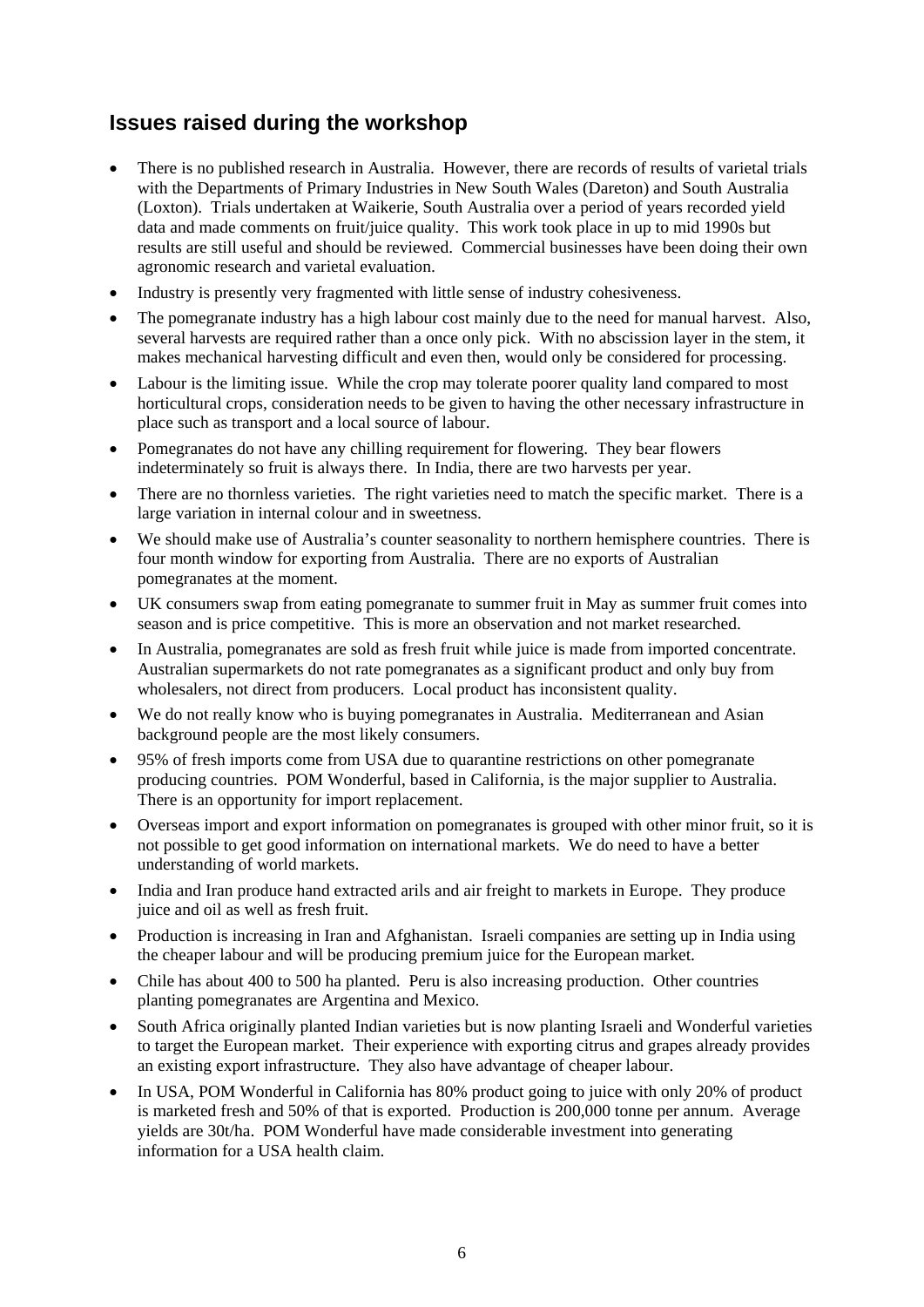• There is already a large amount of production information available. Seeking this out is best left to commercial operators. Research into varieties and harvesting mechanisation are commercial activities.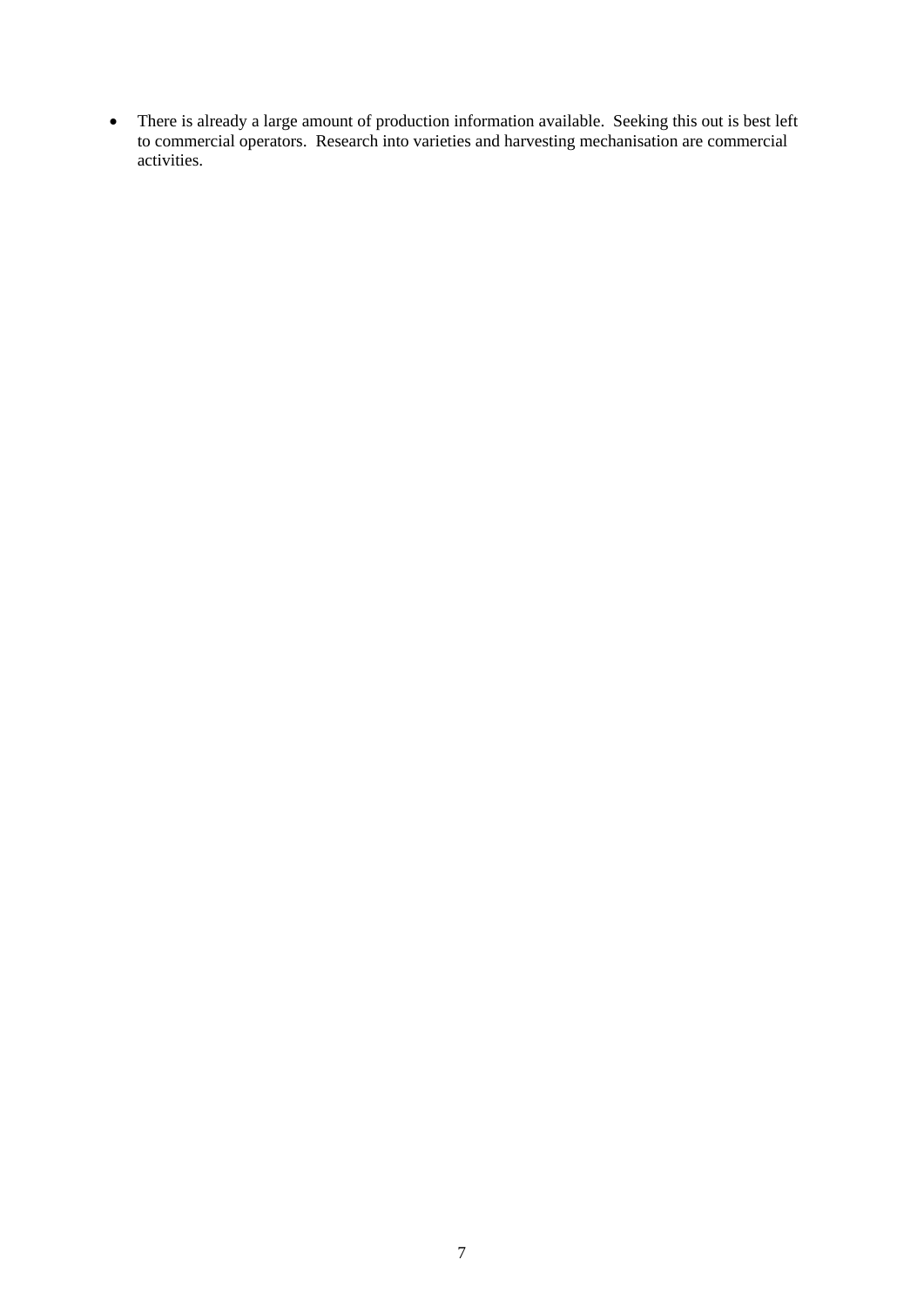## <span id="page-15-0"></span>**SWOT Analysis for the Industry**

#### **Strengths**

- Good quality product, good image, 'clean and green' particularly in Asia
- It is a young industry in Australia so no 'baggage' to stifle innovation
- Healthy product suited to a health conscious domestic market
- Australia has good climate and growing environments for pomegranates. These regions are isolated from one another which is advantageous if we get an incursion of an exotic disease (see citrus and canker in Queensland as an example)
- Pomegranates have a range of uses not just as a fresh product
- Good transport, cool chain, service infrastructure exist in Australia
- Positive image of Australia overseas as a source of good fruit
- Good horticultural knowledge exists in Australia
- Pomegranates have less water requirements than most fruit and can tolerate poorer quality irrigation water
- Good alternative crop for marginal areas
- Seasonal difference with northern hemisphere producers and also within Australia due to varying climates.

#### **Weaknesses**

- Australia's image overseas as a Pomegranate exporting country (industry too small to be reliable)
- Pomegranate not considered consumer friendly requires fiddly preparation
- Undeveloped domestic market
- No production data or ability to forecast
- Market access Pomegranates are a recognised host of fruit fly
- High labour costs compared to other pomegranate producing countries
- No mechanisation for harvesting
- No coordinated structure to represent industry, no network
- Limited knowledge and expertise of pomegranates.
- Little knowledge on varieties
- Lack of consumer market research
- Lack of funds for research, development and promotion
- Australia's carbon footprint perceptions from importing countries, particularly Europe, that the 'Food Miles' issue may be used to Australia's detriment.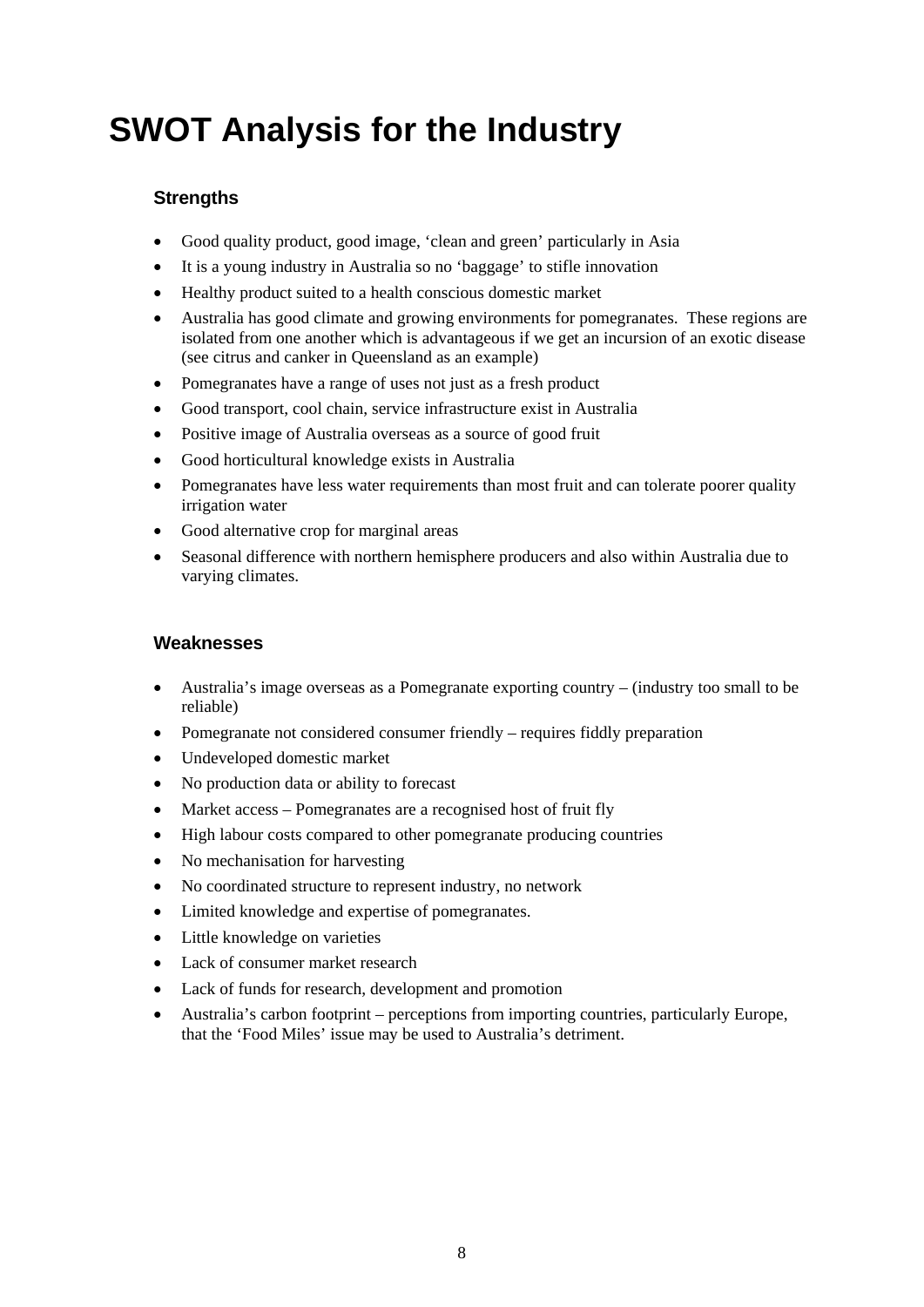#### <span id="page-16-0"></span>**Opportunities**

- Underdeveloped domestic market
- Value adding potential
- Develop grower network
- Standardise quality control, specifications
- One brand for export markets
- Address market access barriers
- Import replacement
- New product in the market place creates excitement amongst consumers and food media
- Counter seasonal to northern hemisphere
- Research on health attributes of pomegranates. Even 'piggy back' on other related work being done with other fruit.
- Health professional endorsements.

#### **Threats**

- Variability in exchange rates
- Shrinking overseas markets opportunities
- Increasing production in other countries
- Imported product tarnishing local product's reputation
- Fragmented industry
- Labelling, especially juice ('Made from local and imported juice' a 'cop out' by juicing companies). No test available to guarantee proportion of real pomegranate juice
- Pest and diseases
- Incursions of new pests as an undeveloped industry, it doesn't have resources to argue a case for import risk analysis
- Production from India, particularly production of arils due to cheap hand labour
- Availability of water
- Negative press on medical research
- Competition from other functional foods.

**POM Wonderful, based in California, go to considerable lengths to promote their fruit as seen in this specially designed end of aisle display in a Publix Supermarket in Florida.** 

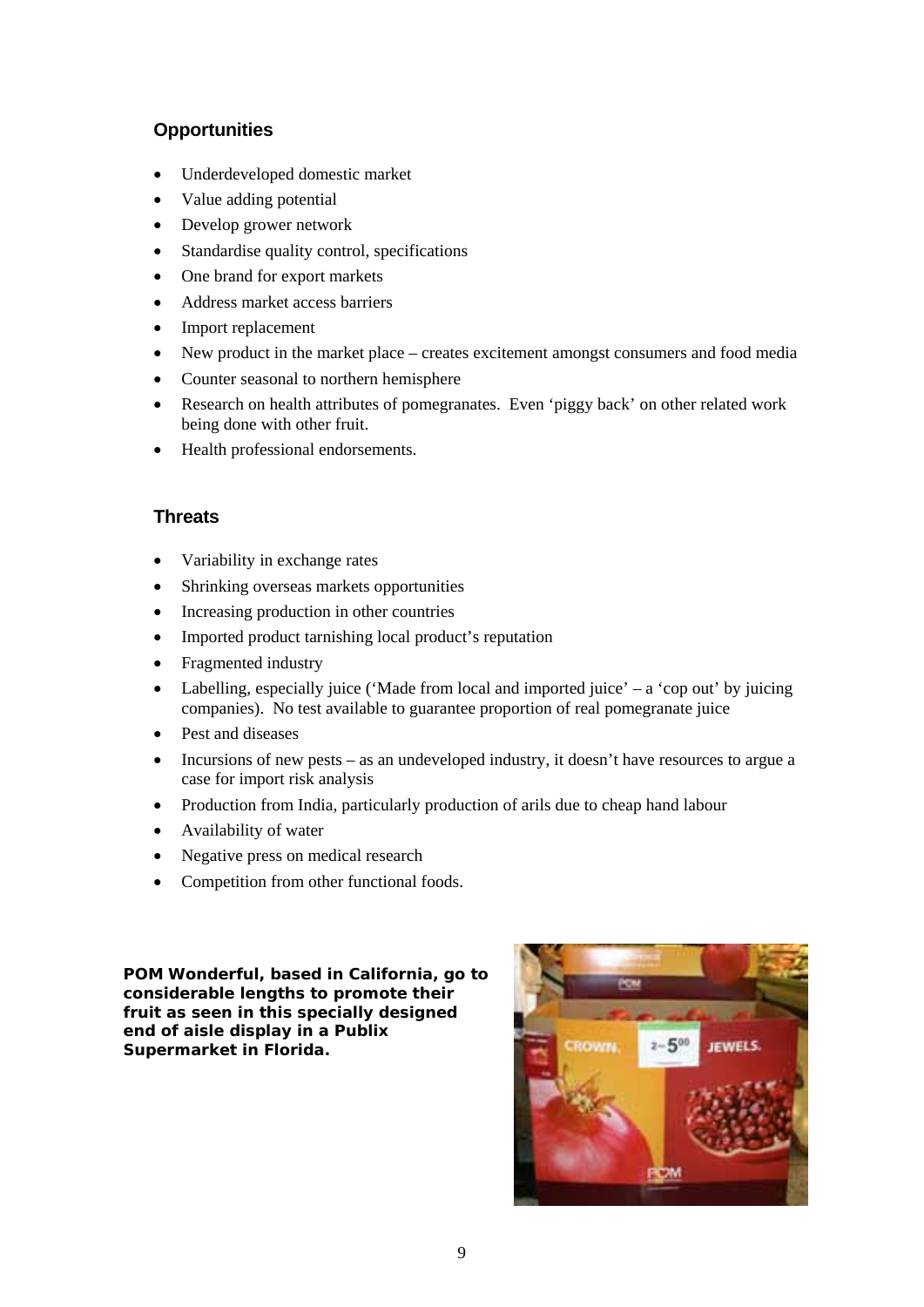### <span id="page-17-0"></span>**Priority issues identified by the group**

- Better understanding of world markets; identify opportunities, market niches for Australian product
- More information on growing requirements (irrigation needs, coolchain, labour, etc)
- Research on varieties, suitability for different markets, matching right varieties for end use (fresh, juice, aril, etc)
- Investigate mechanical harvesting techniques
- Investigate 'organic' market potential, here and overseas
- Understand the consumer market in Australia and overseas
- Market-test different varieties
- Targeted marketing
- Investigate grower networks what models are there?
- Develop standard quality specifications
- Develop 'data package' for fruit fly and any other quarantinable pests for market access to identified overseas markets
- Investigate food service opportunities
- Match production with market demand (requires industry stocktake, crop forecasting)
- Research into health attributes comparing Australian product to overseas. Are there varietal differences? Undertake chemical analyses not human clinical trials which would be too expensive and establishing a health claim is too difficult.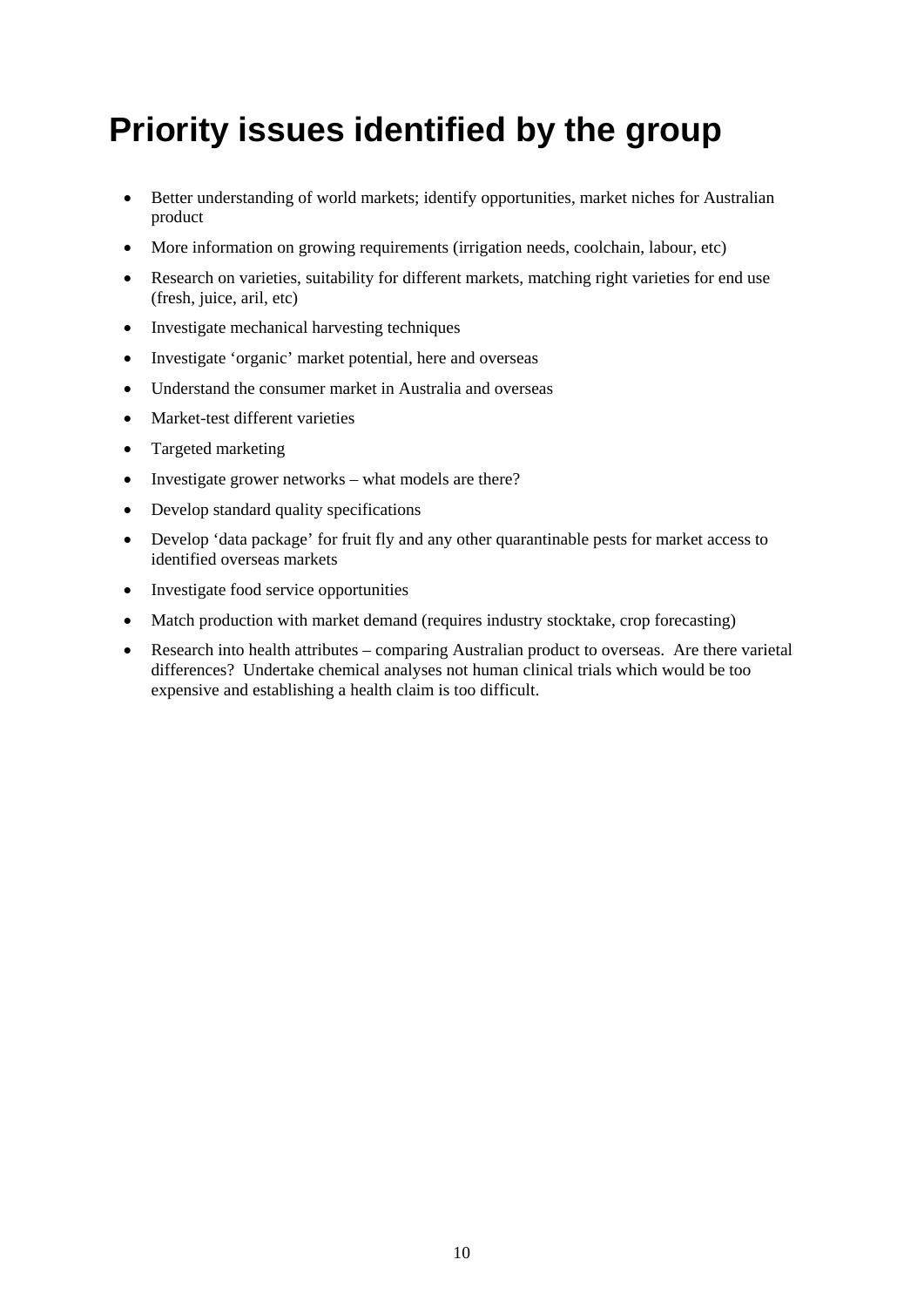### <span id="page-18-0"></span>**Recommendations**

- The workshop agreed that there were a number of activities that were more appropriately handled by each individual commercial interest. There is much information available on the cultivation of pomegranates. Adapting this information to Australian conditions was considered a commercial activity.
- There is an enormous range of varietal material available around the world, with the various markets and end uses requiring the appropriate type. Growers are already evaluating varieties. There is a risk that new growers will plant the wrong variety. It is vital that prospective growers investigate the market requirements and choose appropriate varieties. Commercial entities in Australia are already in the process of making suitable varieties available.
- Pomegranates do not suffer from major pests and diseases in Australia. However there is a risk of exotic diseases entering this country on imported fresh fruit. The industry does not have the resources to mount a challenge to requests from countries that may wish to send fresh fruit to Australia but are currently prohibited due to quarantine.
- It was recognised by the workshop that there is limited funding available from RIIRDC. There is no national statutory levy arrangement in place. With no national organisation to drive any consultation process, the probability of a national levy being introduced in the foreseeable future is very unlikely.
- The group identified that funding for research and development could also be available from Horticulture Australia. This would require a cash voluntary contribution from commercial companies which can be matched by the Australian Government funds through Horticulture Australia.
- The workshop identified three priority areas for future research and development that would be appropriate for RIRDC funding support:
	- 1. Investigate development of grower networks
	- 2. Creation of a better understanding of world markets and identification of market opportunities and niches
	- 3. Development of standard quality specifications.

#### *1. Investigate establishment of grower networks*

This was suggested as one of the best ways to share public information on pomegranates and develop future research projects. With a small domestic consumer base, there are opportunities to establish effective marketing of the fresh fruit a well as investigate food service opportunities.

#### *2. Better understanding of world markets, identify opportunities, niches.*

The workshop considered that it was important to access as much information on world markets and the trends in pomegranate consumption. This is based on realising that the domestic market will always be small. If the industry is to expand, then a significant export market needs to be developed.

Australia is a high cost producer so we will never be able to compete on volume with low cost producing countries such as India. Therefore, it will be necessary to identify niche markets and opportunities for Australian pomegranate, either as fresh or processed.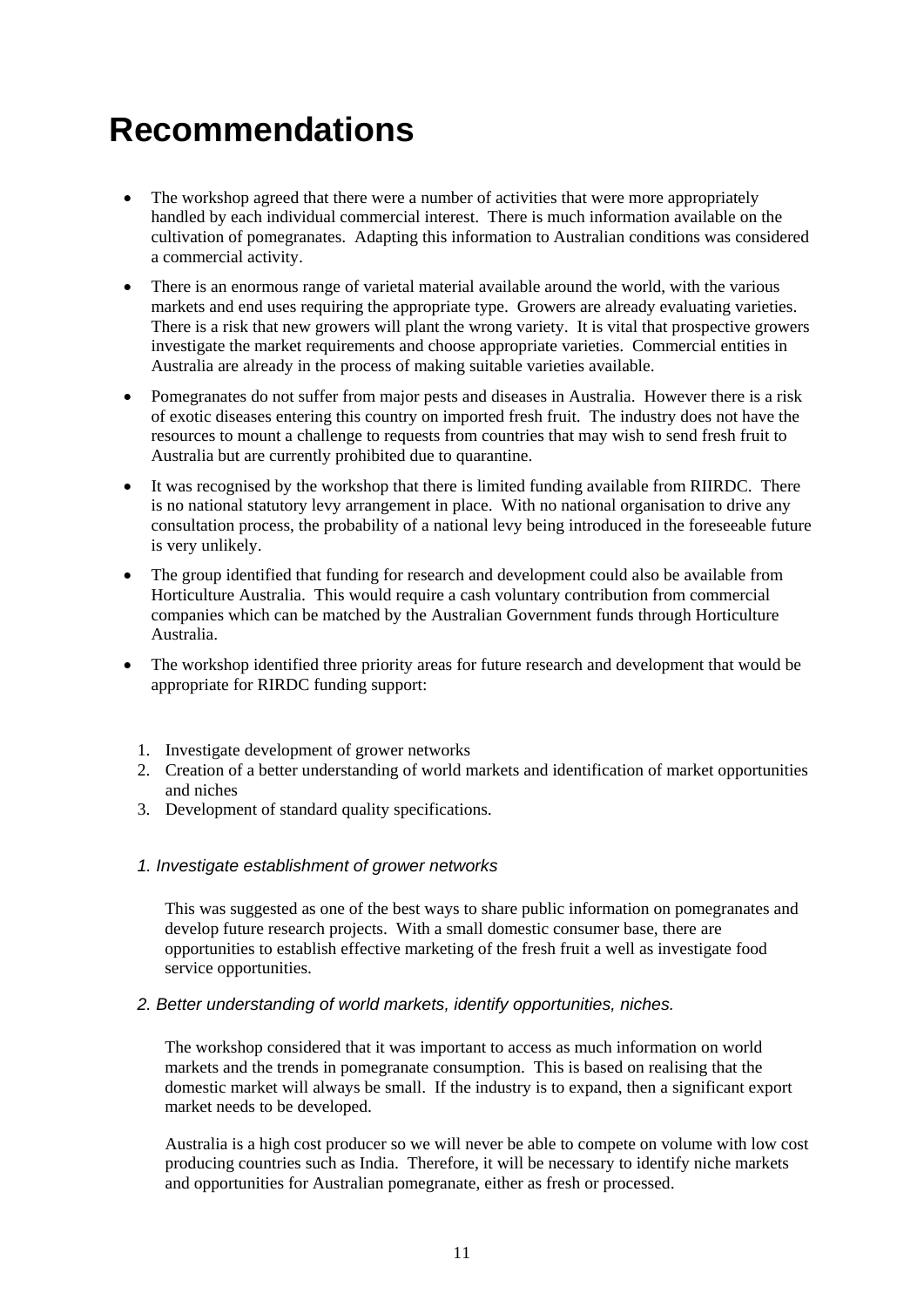In Australia, pomegranates are still a relatively unknown fruit. Little is known about who purchases them and how they are used. There has been no objective consumer market research carried out in Australia, so there is a need to explore consumer attitudes and purchasing trends for the domestic market. Food service is also an area that could be further investigated to expand the market for Australian pomegranates.

#### *3. Develop standard quality specifications*

As a 'new' fruit, there is a risk that the product that ends up on the market shelves will vary greatly in quality. This is most likely to turn consumers off from experiencing the fruit for the first time and jeopardising any repeat purchases. The network mentioned in (1) should be the driver and overseeing group to develop standardised specifications in consultation with retailers and wholesalers.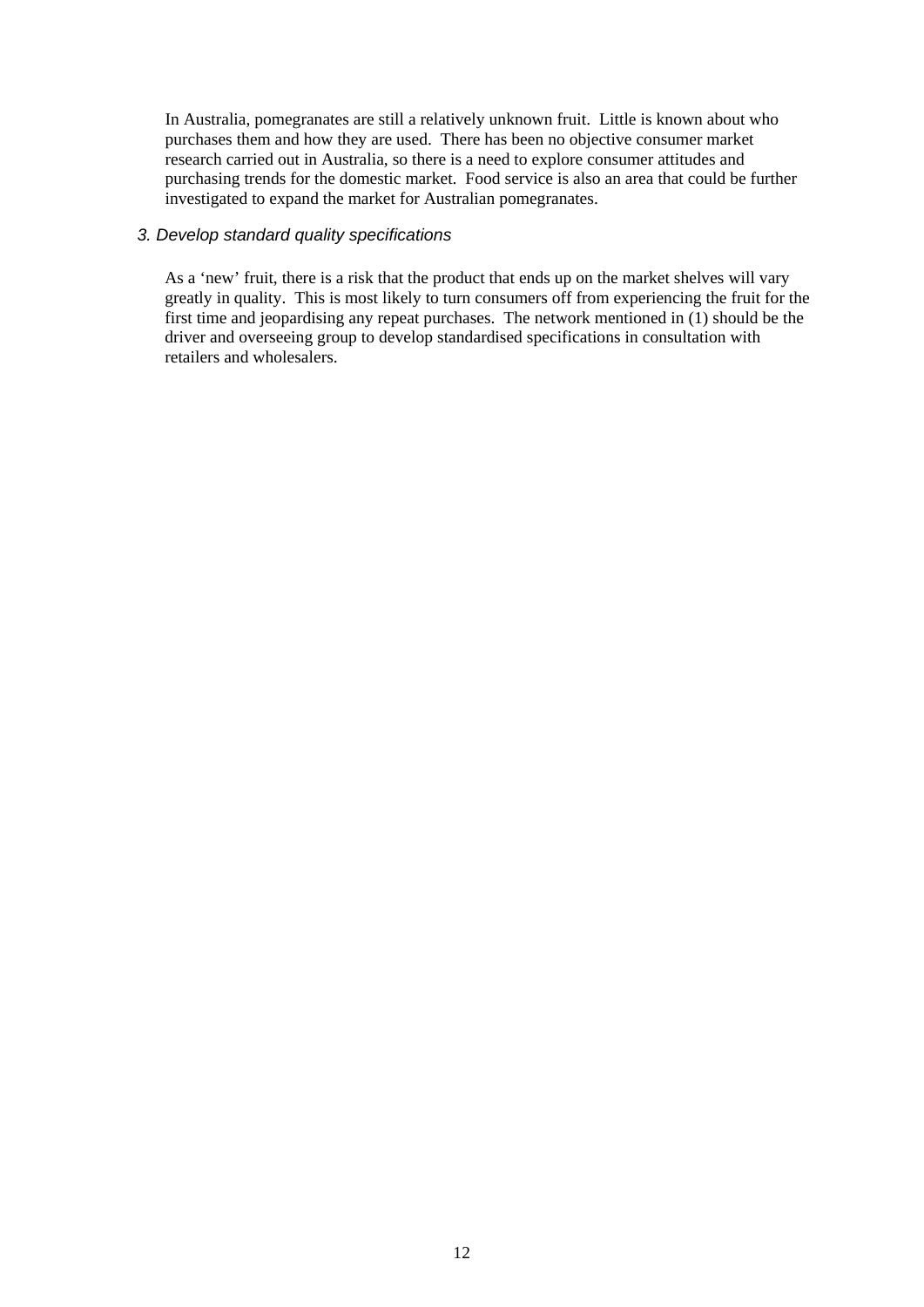### <span id="page-20-0"></span>**List of participants**

Mr Peter Hall, MJ Hall & Sons, Mooroonpa, VIC Mr Tovi Rotem, Naandanjain Australia, Dandenong, VIC Mr Colin Lye, Global Plant IP, Moree, NSW Mr Hartley Lewis, Lewis Horticulture, Virginia, SA Mr Paul McLaughlin, Condobolin, NSW Dr Gordon Rogers, Applied Horticultural Research, Sydney Dr Jenny Ekman, NSW Dept of Primary Industries, Gosford, NSW Mr Matt Palise, Perfection Fresh, Homebush, NSW Mr Alan Davey, RIRDC, Canberra Mr Richard de Vos, Facilitator, Sydney Mr Jonathan Eccles, Gosford, NSW Apologies from Warwick Scherf, Horticulture Australia, Sydney.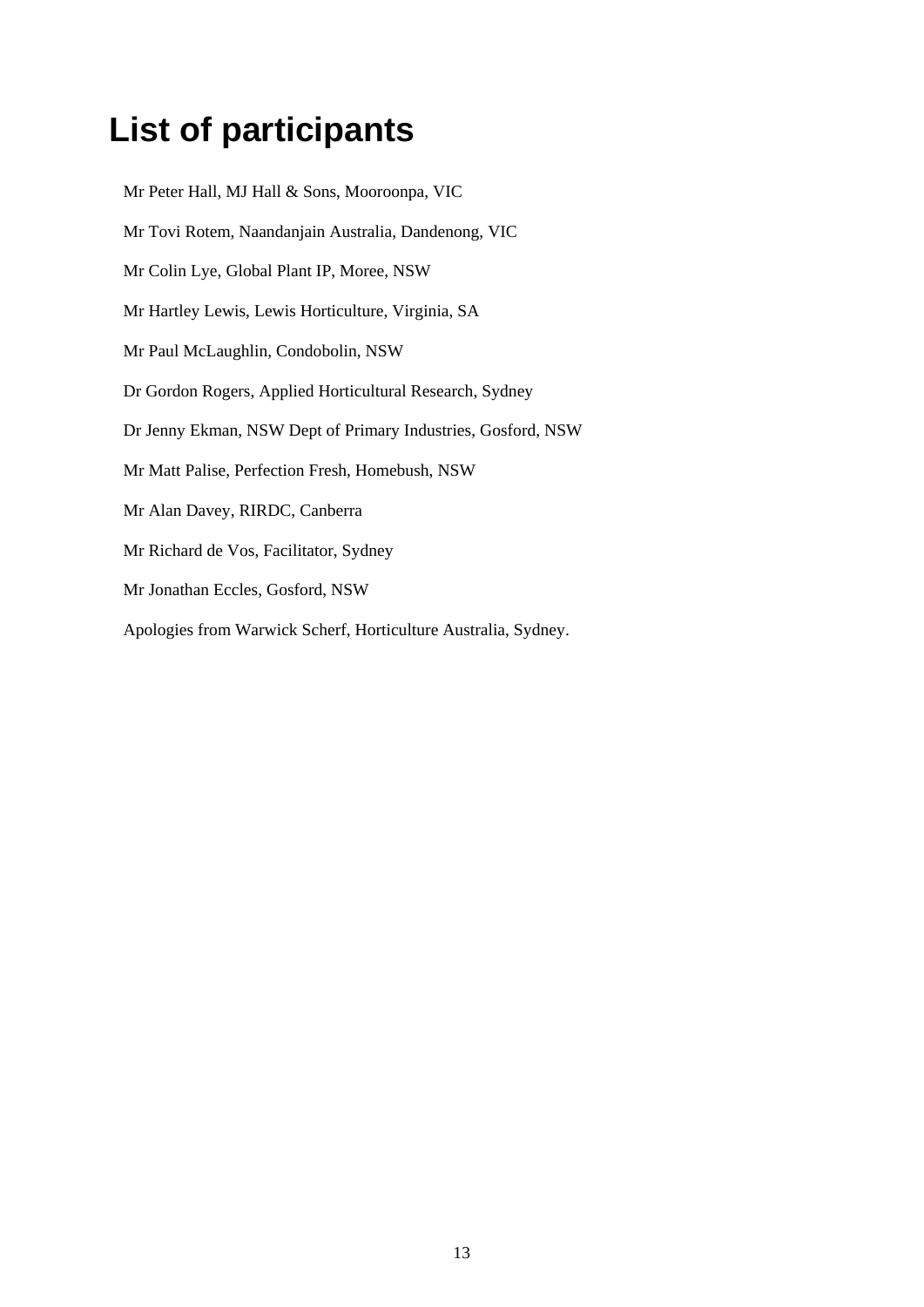## <span id="page-21-0"></span>**Acknowledgements**

*Commercialising pomegranates in Australia*, Hartley Lewis, 2007, DAFF New Industries Development Program report.

Pomegranate Investment Background, Colin Lye, 2008, RIRDC Publication N°. 08/153.

The workshop participants for their time and contributions.